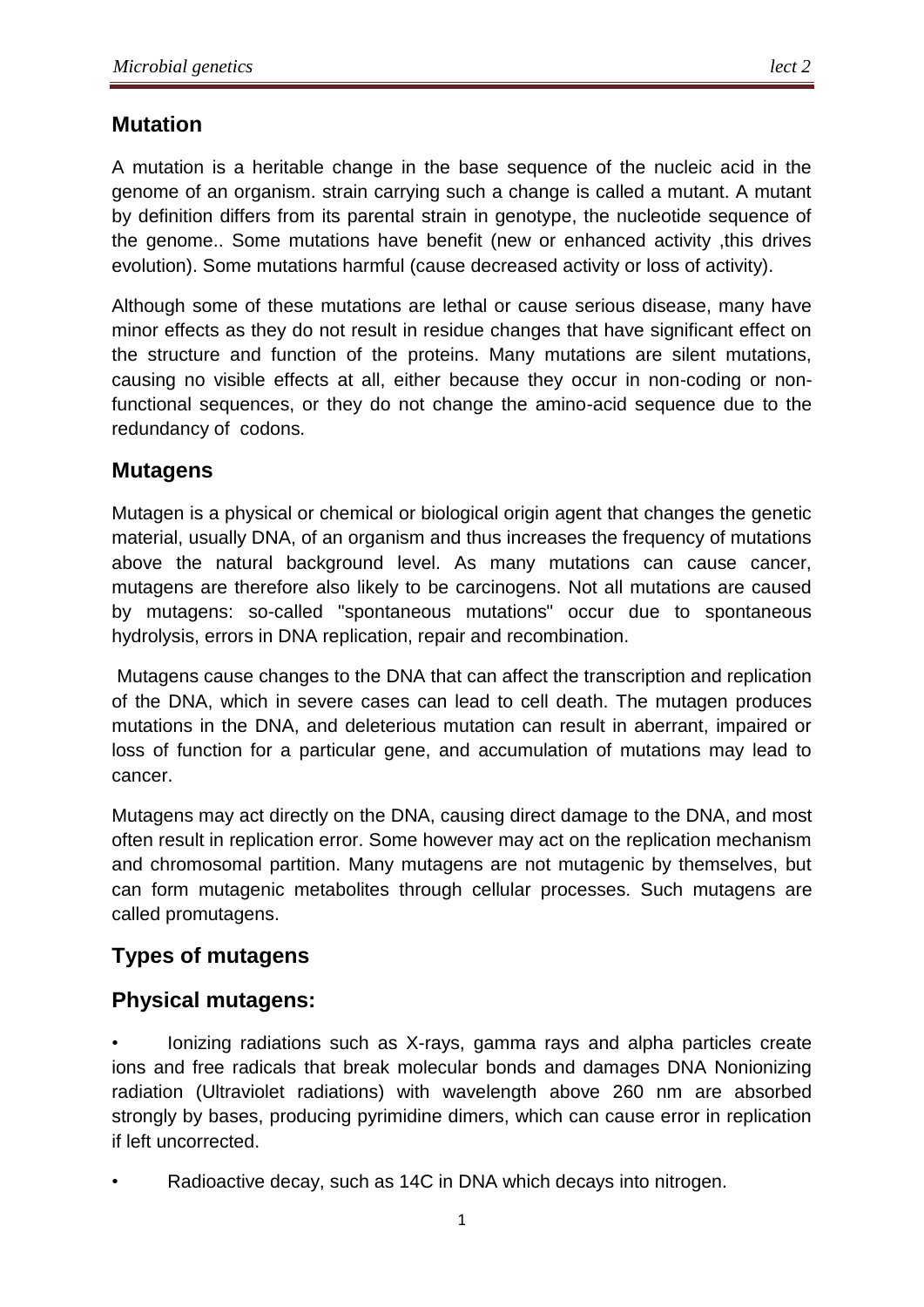#### **Chemical mutagens**

A large number of chemicals may interact directly with DNA.

• Reactive oxygen species (ROS) – These may be superoxide, hydroxyl radicals and hydrogen peroxide,

• Deaminating agents, for example nitrous acid which can cause transition mutations by converting cytosine to uracil.

• Polycyclic aromatic hydrocarbon (PAH), when activated to diol-epoxides can bind to DNA and form adducts.

• Alkylating agents such as ethylnitrosourea. The compounds transfer methyl or ethyl group to bases or the backbone phosphate groups. Guanine when alkylated may be mispaired with thymine. Some may cause DNA crosslinking and breakages. Nitrosamines are an important group of mutagens found in tobacco, and may also be formed in smoked meats and fish via the interaction of amines in food with nitrites added as preservatives. Other alkylating agents include mustard gas and vinyl chloride.

• Aromatic amines and amides have been associated with carcinogenesis since 1895 .

• Alkaloid from plants, such as those from Vinca species may be converted by metabolic processes into the active mutagen or carcinogen.

• Bromine and some compounds that contain bromine in their chemical structure.

Sodium azide, an azide salt that is a common reagent in organic synthesis and a component in many car airbag systems

• Psoralen combined with ultraviolet radiation causes DNA cross-linking and hence chromosome breakage.

• Benzene, an industrial solvent and precursor in the production of drugs, plastics, synthetic rubber and dyes.

## **Base analogs**

• Base analog, which are in structur with similar bases and bonded to DNA by error between thymine and adenine which can substitute for DNA bases during replication and cause transition mutations.

#### **Intercalating agents**

• Intercalating agents, such as ethidium bromide and proflavine, are molecules that may insert between bases in DNA, causing frameshift mutation during